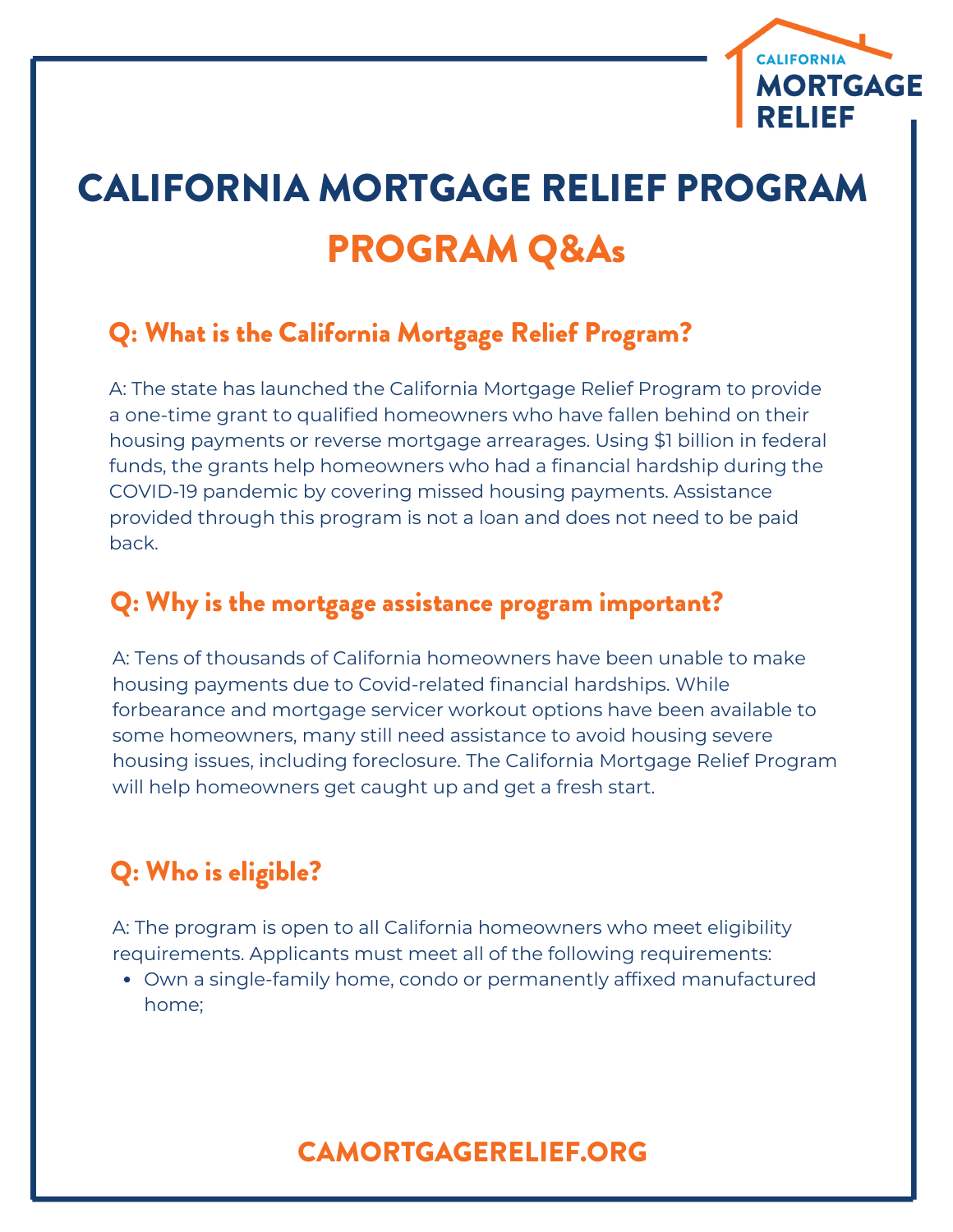

- Meet income requirements;
- Be behind 2+ payments on your mortgage; and
- Have faced a pandemic-related financial hardship after Jan. 21, 2020.

And meet at least one of the following:

- Receiving public assistance;
- Severely housing burdened; or
- Been denied an alternative mortgage workout option by their mortgage servicer

#### Q: What is considered a financial hardship?

A: For the California Mortgage Relief Program, a financial hardship is either a reduced income or increased living expenses due to the COVID-19 pandemic. Examples of living expenses are medical expenses, more people living in the household, or costs for utility services.

#### Q: How can someone apply for the program?

A: Interested homeowners can go to www.camortgagerelief.org to learn about the program, and apply. To complete the application, homeowners, and members of their household will need to submit documentation, including but not limited to:

- Mortgage statement
- Bank statements
- Utility bill
- Income documentation (i.e. paystubs, tax returns, or unemployment documents)

#### Q: Where can someone get assistance for filling out the application?

A: HUD-certified housing counselors are available to provide assistance at 1- 800-569-4287.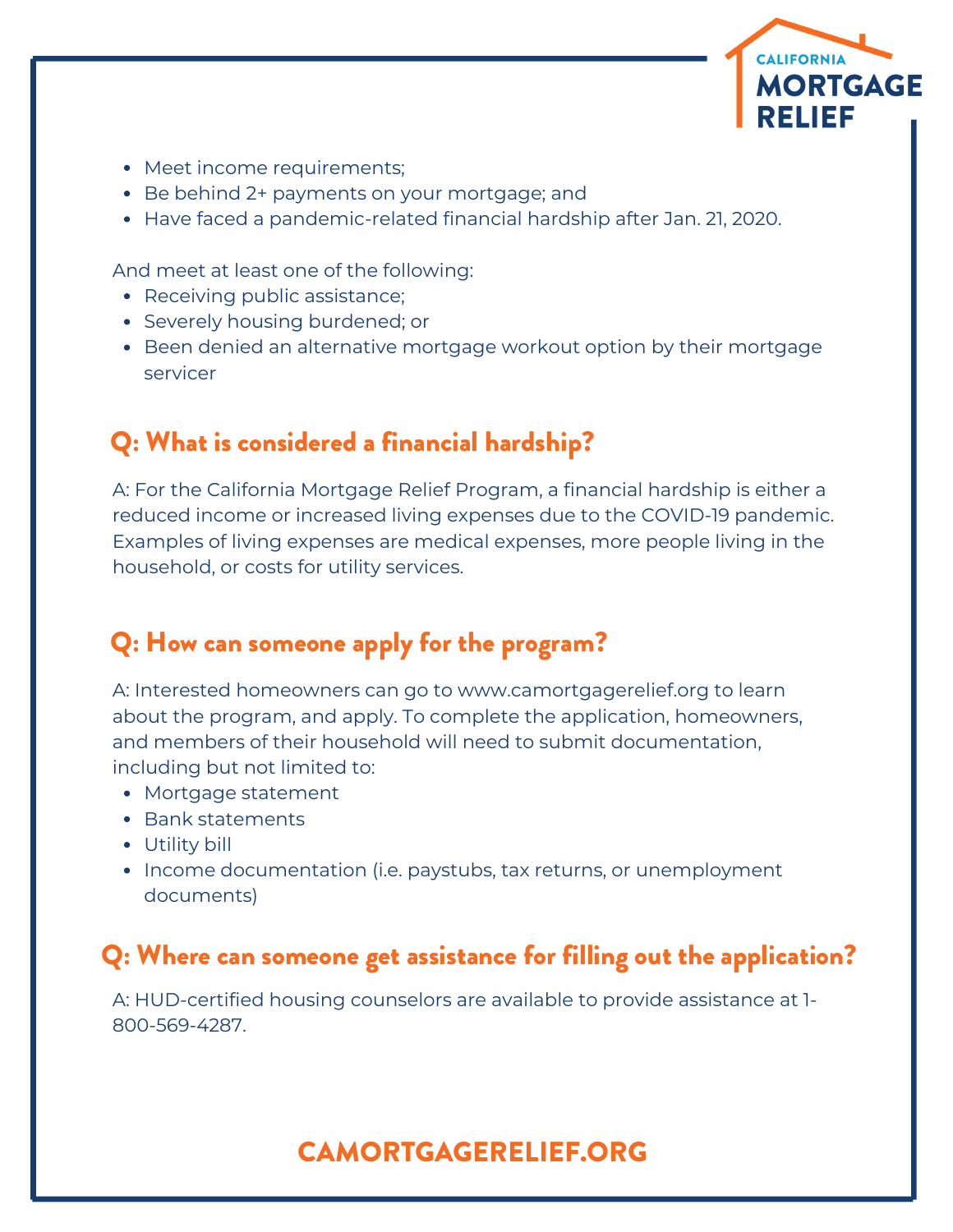

#### Q: How much assistance is available to each homeowner?

A: Grants are directly tied to the past due amount the homeowner owes their lender, up to a maximum of \$80,000 per household. Funds will be sent directly to the mortgage servicer.

The assistance provided through these programs is not a loan and does not need to be paid back.

## Q: Once an application is approved, how long will it take to receive financial assistance?

A: Once an application is approved, the California Mortgage Relief Program will work closely with the loan servicers to process payments quickly. The program is committed to helping homeowners as quickly as possible.

## Q: If I received COVID-19-related government assistance can I still apply to the California Mortgage Relief Program?

A: The California Mortgage Relief Program is open to homeowners even if they have received government assistance from other COVID-19 programs, such as the CARES Act, Consolidated Appropriations Act of 2021 or the American Rescue Plan act.

## Q: If I cannot finish my application at one time, can I save it and finish it later?

A: Applicants have 30 days to complete their application and submit all required documents. The application portal will store information so users can save their progress and then return to where they left off.